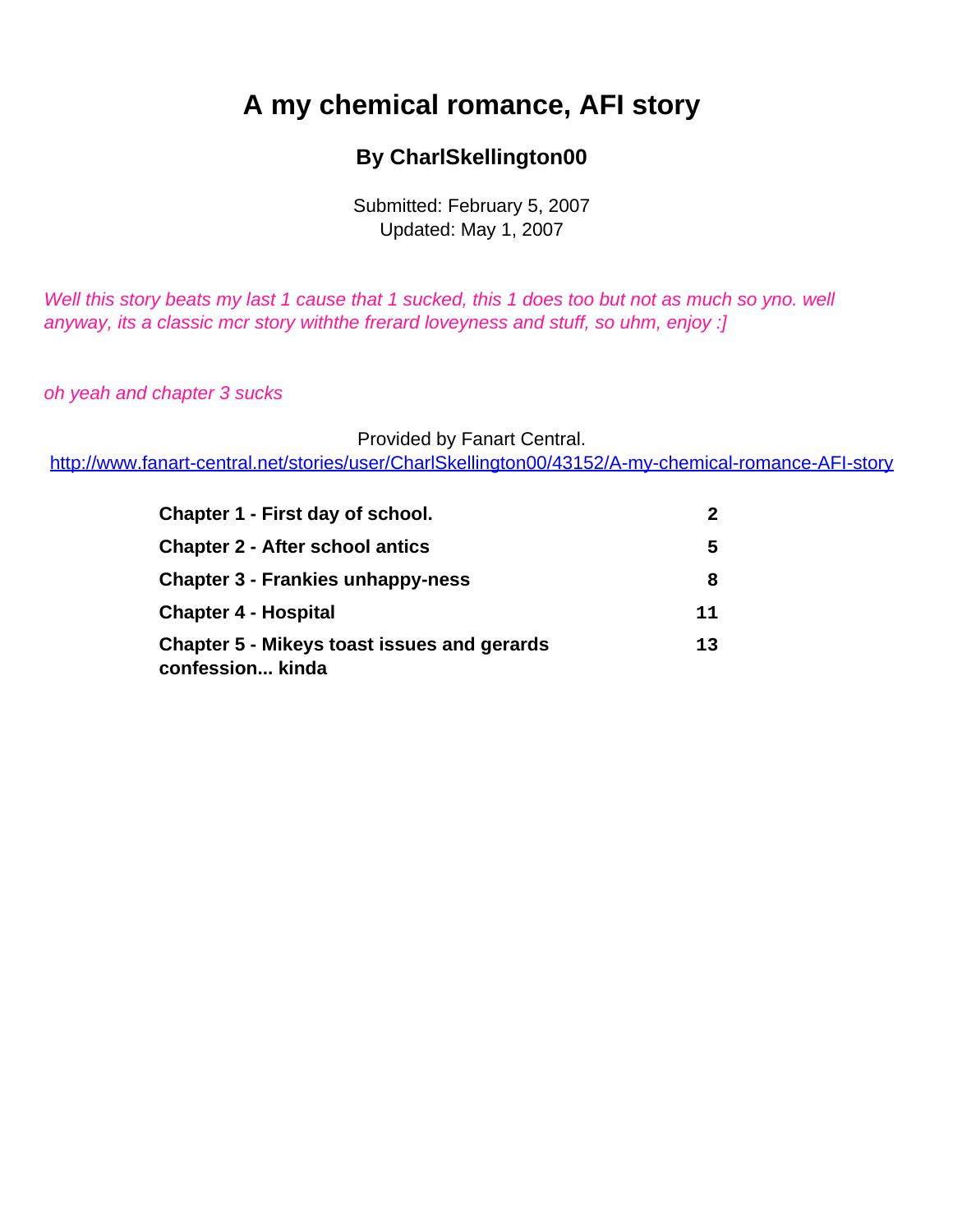# **1 - First day of school.**

<span id="page-1-0"></span>The alarm clock beeped. Gerard stuck his hand out from under the covers and smacked it. It switched off. "ugh first day of school" said gee to himself as he walked to the bathroom.He attempeted to open the door but the lock was on, "ahh cmon mikey! You hog the bathroom every morning!".

A slight bang came from the bathroom and them mikeys voice was heard "Yougest brother privlidges" he said sarcastically.

Gerard walked back into his room cursing mikey under his breath and got dressed. Today was the day he was ganna tell his best friend how much he loves him and how much hes thought about him threw the summer.

"lalala" gerard sang as he did up his tie. He walked out his room, grabbed his backpack and went out the door. "bye mom, might be home late." He said closing the door on her before she could reply. He caught the school bus and got on, first off he looked right at the back of the bus where bob and frankie was sat, gerard looked confused as frankie had his tounge on the window and bob was laughing hysterically. Gerard walked to the back and sat down next to bob. "what the hell are you two doing?!" he said throwing his bag down.

"I bet him he wouldn't lick the window for twenty bucks" bob said laughing.

Eventually frankie took his tongue off the window and poked bob for the money. "and you said I wouldn't do it" frankie laughed.

"preps touch those windows you know frank…" said gee edging away.

"oh… ewwwwwwww" frankie replyed who began to start stroking his tonuge. Bob and Gee started talking while frankie was making a scene at the front of the bus about his cootie infested tongue. "so u decided what you ganna tell him?" asked bob

"no.. I figured I would just get in the moment and say what comes to mind" replyed gee "well don't think about cheese"

"what?..."

"well this one time I was telling this girl how much I liked her then I relaised how much I was in love with this cheese I saw at the store… and then I said how much I love cheese, she slapped me and pushed me in a fountin".

Gerard stared at bob..

"I wont think of cheese…."

Frankie came running up the bus. And then sat down and was jumping in his seat. "god frankie, how much coffee you had?!" asked gerard.

Frankie stared at gerard with wide eyes. "1…2….4…19 cups! Ahhhh must have coffeeeeee" he eventually shut up and was watching the pretty birds outside. The bus stopped and ray got on. "hey ray" they all said, except frankie.

"wheres mikey?" ray asked.

" moms droping him off, she asked if I wanted to but I said no, wanted to catch up with you guys" "ahh I see" said frankie trying to join the conversation as if he'd been listening the whole time.

Finally the bus stopped and they all walked off. "meet you guys at dinner" gerard said as they all went In there own direction.

"hey wait up!" frankie had calmed down abit and was running after gerard.

"hey frankie, there was something I wanted to tell you"

"shoot" said frankie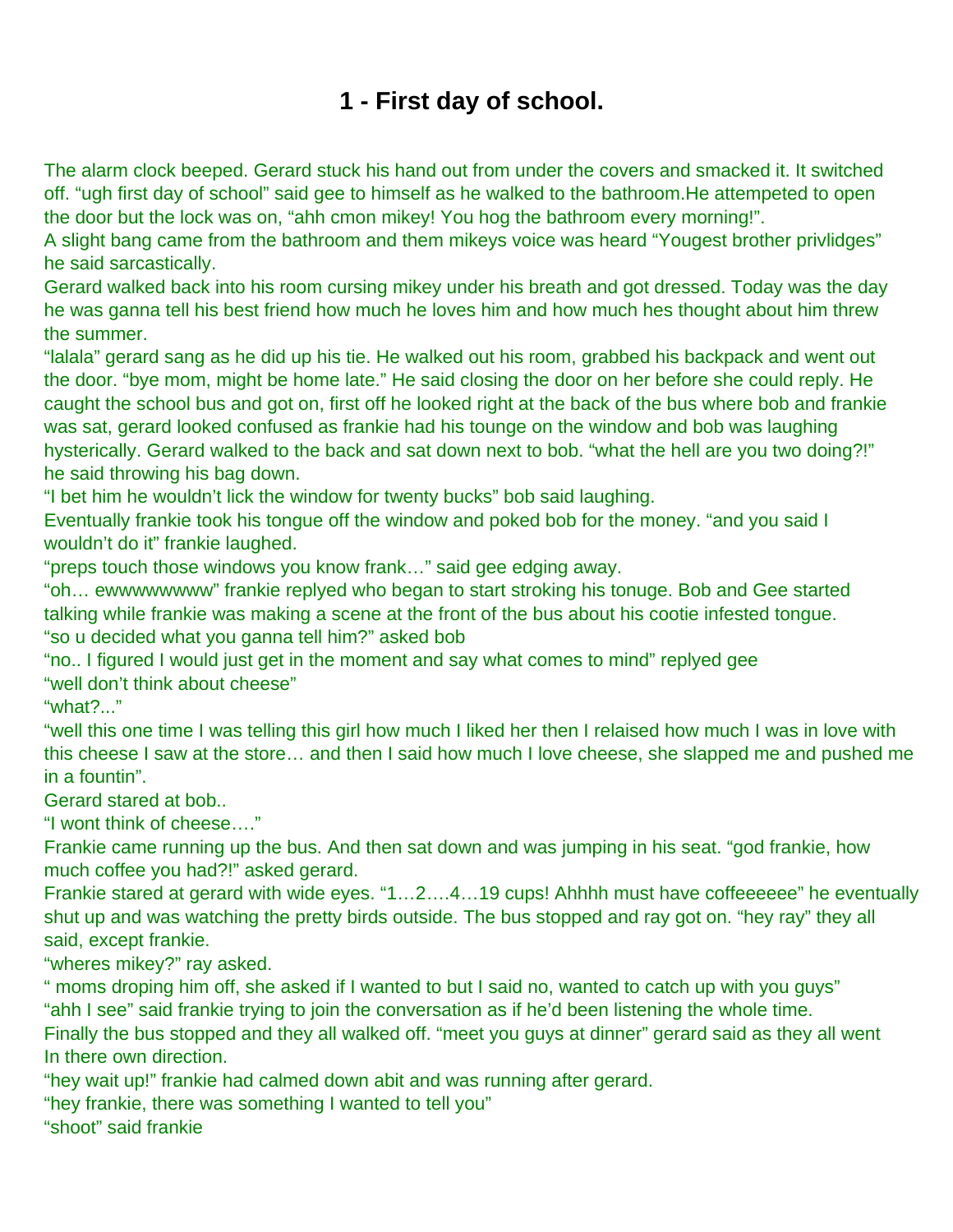Gerard started to tell frankie but before he could get his words out davey ran up. "HIIIIIIIIIIIIII!!!!!!"

"davey… hi… great to see you" gerard said trying not to yell at him.

"DAAVVVEEEYYYY!!!!!" someone had ran up and wrapped there arms around davey like there was no tomorrow. It was jade, daveys boyfriend. They kissed , gerard looked away and frankie let out a big "AWWHH!". they all walked off. Meanwhile mikey was getting out the car "see you later mom" he said closing the door.

"mikey wait. I need to ask you something." His mom said.

"what?"

"is gerard… well … is he interested in boys?... like in a 'kissy kiss' way?"

"hah you said way.. and anyway, what do you mean?... is he gay?... what makes you think that?" "cause I found these drawings of him and some boy in his room, and boy was they graphical.."

"I don't know mom.. I gatta go, bye" mikey ran off in search of his big brother. His mom drove away puzzeled about the pictures she had found.

Later that day, dinner time had come and gerard grabbed an apple and sat down with bob , ray , frankie, davey , mikey and jade. "wow has any1 seen adam or hunter?" asked jade

" nope but I gatta go now. Im trying out for cheerleading, those blonde doges better let me in this year." They all let out a big sigh as davey skipped out the diner hall and off up the corridor.

Frankie was quiet… for once. He was poking a muffin which had google eyes stuck to it.

Gerard looked across the table at him and frankie looked up. They stared into eachother eyes for about 10 seconds until sum jock threw a football and it hit frankie in the face. "OWW!" he squealed as he fell to the floor off his chair"

"omg frankie are you okay!?" gerard screamed

frankie got to his feet and took his hand off his nose. There was blood all down him. "damn" he said as he fell on to gee. "cmon lets get you to the nursers office" said gerard holding frankie and pushing threw the gathered crowd"

at the nursers office the nurse cleared his nose and left the room while frankie straightened himself out. " you okay?" gerard said sitting next to him on the bed and hugging him. Frankie felt safe, didn't reply but put his arms are gee and put his head on his shoulder.

"frankie…" gerard looked at him. Frankie shhhh'ed him and then kissed him. After a while gerard leaned off and said "we'd better go frankie, class starts soon"

"uhm yeah". Frankie looked kinda freaked out, he rubbed his lips and followed gee out the room. They both walked to class, there was an awkard silence between them both. They walked outside in the sunshine by the fountins, frankie was kicking a can along and gee looked spaced out. There silence was broken when frankie let out a huge "OH MY frackING GOD!"

"what?" gee said snapping out of his day dream. "HAHAHAHAHHAHAHAHAHA! LOOK!" they both pressed there noses up against the gym window. Inside they saw davey in a short skirt and pom poms dancing around and doing cart wheels, they saw jade sat on the side bench looking mad at davey. Frank and gerard both laughed together and forgot about their kiss and walked to the last lesson of the day.

After the last lesson the gang met up and hunter and adam miracuosly appreared. "first day wasn't as bad as I thought it was" said bob and ray. Davey came running up squealing like a girl "I MADE THE TEAM I MADE THE FRIKKIN TEAM!"

"oh dear god" said jade and grabbed mikeys lucky spoon out his pocket and tried stabbing himself. While there was a huge scene with jade davey and the spoon, mikey pulled gerard to the side. Everyone else didn't notice as they all dived on eachother. It looked a lot like a huge orgy. Mikey started to tell gee about their mom.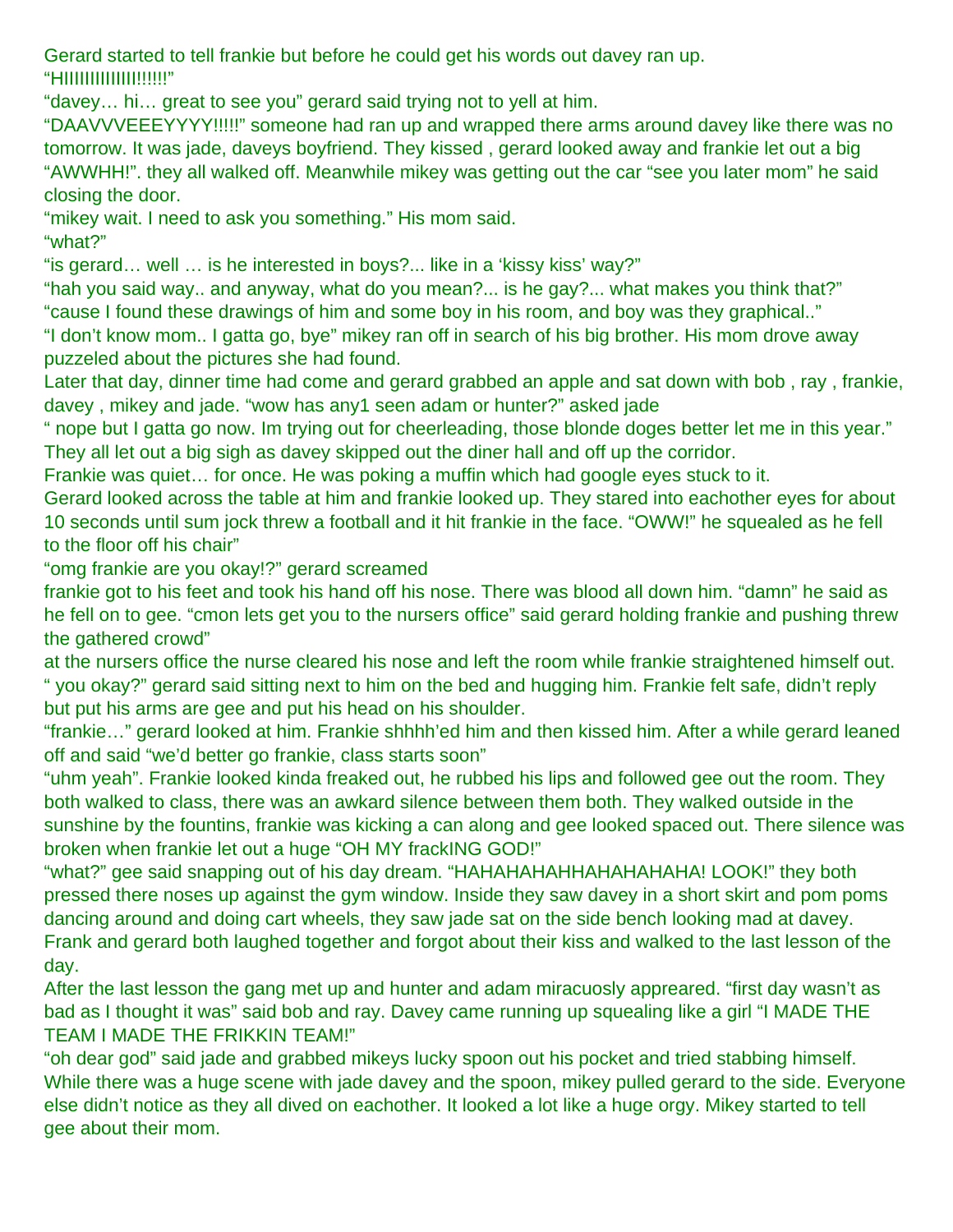"she found them…"

"what?... found what… omg mom found my hello kitty pjamas!?" gee asked

"no…. the drawings of you and 'some boy' which I assume is frankie................ YOU HAVE HELLO KITTY PJAMAS!?"

"uhhh….noo….." Mikey started at gerard unconvinced.

"they were a gift…and anyway, what did mom say?... she thinks im a pansy now?"

"no she thinks your gay…"

"oh… well that was nice of her, just cause Im in love with my best friend and have hello kitty pjamas. Im suddenly gay!?"

Mikey coughed.

"lets go…" gee said. Mikey and gee pulled everyone off eachother and they all got on the bus.

That was the end of the first day of school after the summer, gee still hadnt achieved his dream of telling frankie his feelings but davey how ever achieved his bigest dream of all, being head of the cheerleading squad.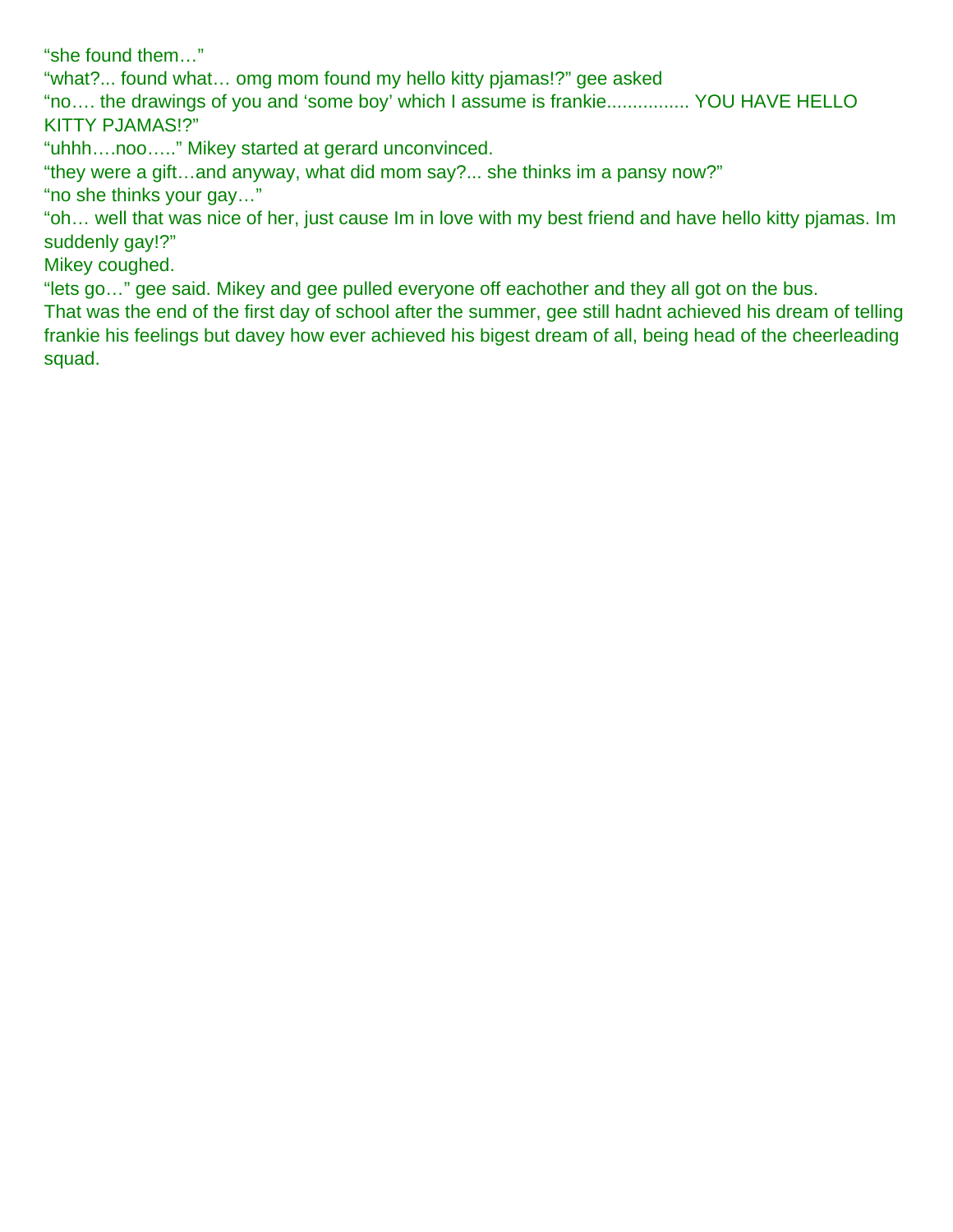# **2 - After school antics**

<span id="page-4-0"></span>Mikey and gerard finally got home, they opened the door to find a note on the side form their mom. "mikey & gee

Gone shoppng, will be home late, im going to your grandmas,

Theres pizza and ice cream in the freezer and cookies in the cupbored

Gerard frankie says call him, and mikey , don't eat to much!

Be good boys.

Love mom. Xxx

"SCREW COOKIES! I want poptarts" said mikey about to open the cupbored door.

"we're all outta poptarts" said gee with his head in the freezer trying to find ice cream. "oh contrair big brother"

"what?.... tch, uve been hiding them again havent you? How many times do I have to…"

gerard stoped in mid scentance as mikey opened the cupboard door and a poptart flew out and landed on his head.

"this is 1 of those things that never happens in real life…" said mikey removing the poptart from his head and inspecting it.

Mikey reached for the toaster which had another note by it saying "gerard, don't let mikey use the new toaster"

"mom dosnt trust me" said mikey ignroing the note and making poptarts.

"do you blame her?!, that's the fourteenth toaster she bought this month, spoons, cans, forks and toy trains don't belong in toasters mikey…."

"what ever gee" said mikey walking away with his poptart into the living room. Gerard shook his head and grabbed the phone. He took it upstairs put his drink down and dived on his bed, BEEP BEEP BEEP as he typed frankies number in. it rang for a while until some1 answered. "hi?"

"hey frankie, its me, gee"

"hiiii gee!"

"whats up?"

"nothing much, just practising guitar, im getting better now how abouts you?"

"oo awesome, well im not doing anything, just laying down"

"omg can u believe davey is a cheerleader!?"

"hah.. oh wait frankie, I got a call coming in, put you on hold?"

"kay.."

Gerard didn't know that frankie could hear everything gerard and bob was saying on the other line.

"hey gee its me bob"

"hi bob!"

"you told frankie you love him yet?"

Frankie listened hard annd bit his lip.

"no… its just the wrong time, everything keeps interfearing, we made out in the nurses office… but I think he forgot ir just blanked it."

"you made out.. uhm.. nice one"

"yeah, u think I should talk to him?"

"just find the right time… im sure he loves u back, well I gatta go, me and ray are playing with dolls.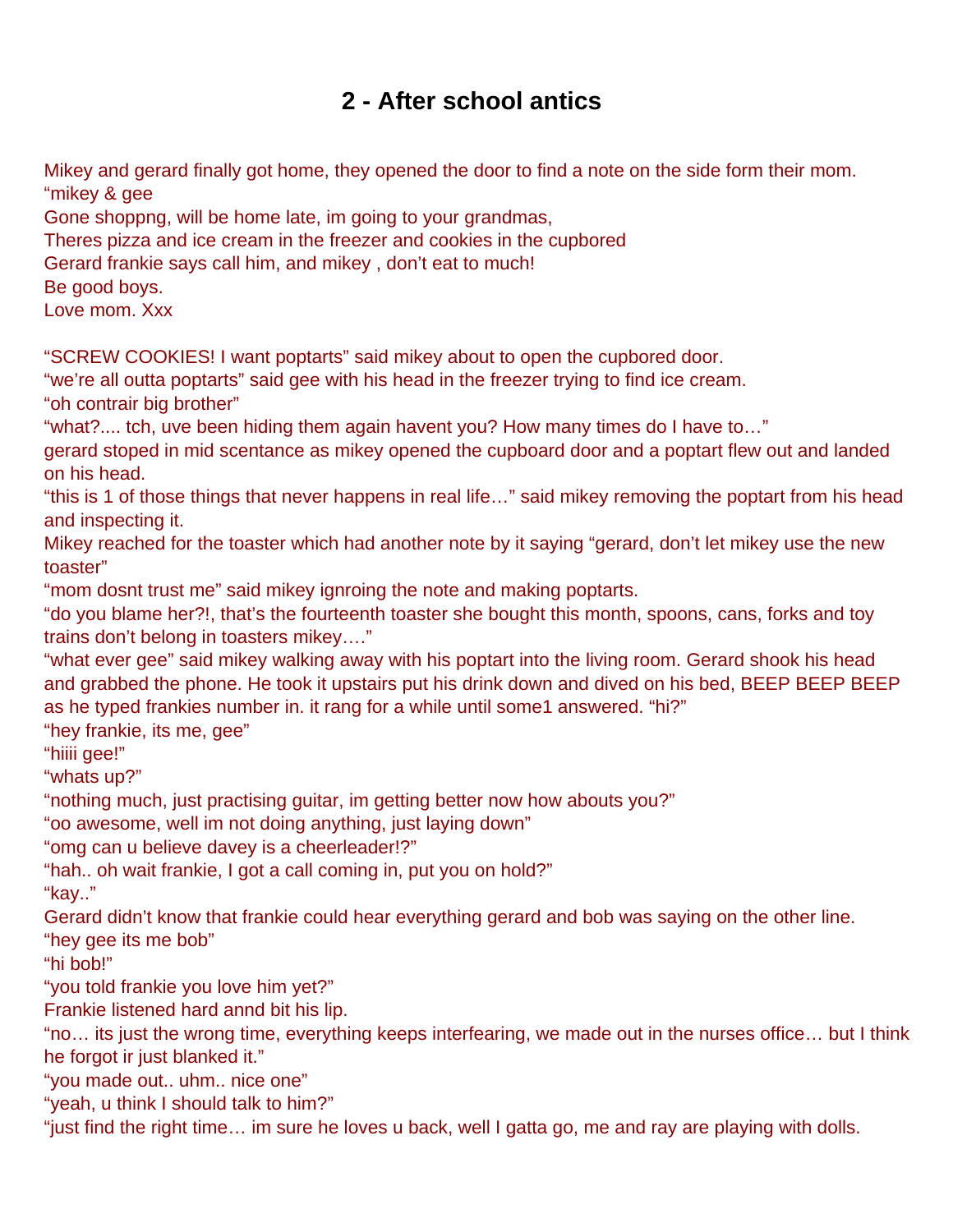Uhmm I mean.. we're throwing my little sisters dolls ou the window…."

"kay bob.. have fun with ur dollies byeee"

"bye…"

The phone cut off and frankie was back on the line.

"hi im back"

"uhhhhh. Hi gee. Uhm I gatta go"

"ohh, okay, ill call you later"

"NO.. ill be out.. uhm.. just… don't okay.. ill call you"

The phone cut off once again before gerard could say anything back.

Frankie put the phone on his bed and started to think, what would his dad think if he dated a boy? What would school be like if they knew? He layed on his bed and fell asleep to clear his head.

Meanwhile gerard started to think the same thing and why was frankie mad at him and kinda freaked? But his thoughts was interupted by a loud "frack!" and the smell of fire. He ran downstairs intio the kitchen where there was a cloud of smoke and mikey stood there with a black face and the toaster had gone, he'd shoved it up his shirt trying to hide it. "whats going on?..."

"nothing… nothing at all. I uhh, wanted the kitchen black so I set fire so it wud be easier than painting…" mikey smiled and tried to hold the toaster up his shirt.

"kay… u better clean this up before mom gets home… im sure she liked her yellow kitchen.."

gerard walked out the room and mikey pulled the toaster out his chest, looked at his reflection in it, smiled at himself and said "oh yeah im good, mikey 1, gerard zilch."

Gerard went back up stairs and began to think again. The phone rung.

He tried to ignore it but the ring didn't stop, he picked it up.

"……Hi?" he said leaning on his bed.

"HI GERARD!"

"davey… hi"

"hey how'd you know it was me!?... STALKER MUCH!?"

"cause u have a girly voice n cant see any girls calling ME"

"yeah, ur not as pretty as me so u cant make girls sexually attracted to you, like this 1 time, I was checking myself out in the mirror…." Gerard pretended he was listening and leant the phone on his bed side table, every few minutes he'd check to see if davey was still telling his imensly long story of himself,gerard took the time of waiting for davey to stop rambling, he started to draw.

2 hours passed and gerard checked once again and davey was still rambling on. Gerard sighed and went down stairs, the kitchen was clean and mikey had made a cardbored toaster and lined it up. "hah cant see the diffrence… oh hi gee, whats up?"

gerard stared at the cardboard toaster and got a drink out the fridge. "nothing much…" he sighed. "mmm well when ever you wanna talk about it ill be in my room"

"kay" gerard said as he sat at the table and flicked threw the magazine.

He decided to talk to mikey about his problem, after all it was his little brother who he trusted more than anyone in the world. Gerard climbed the stairs and got to the white door with the pink fluffy sign on it saying "princess mikeys room". Gerard hadnt been in mikeys room for 5 years. He knocked on the door, "cmon in gee" mikey said.

Gerard walked in and was shocked at what he was seeing. Mikey was sat on a pink bed mountined with millions of pink fluffy pillows saying princess and star on them, there was pink walls with pony photos on the walls and a toaster plushie and fluffy toasters, mikey was wearing brave little toaster PJ's. the rug have unicorns on it too.

Gerard walked in "oh my…." He said looking around. "mikey… pink…"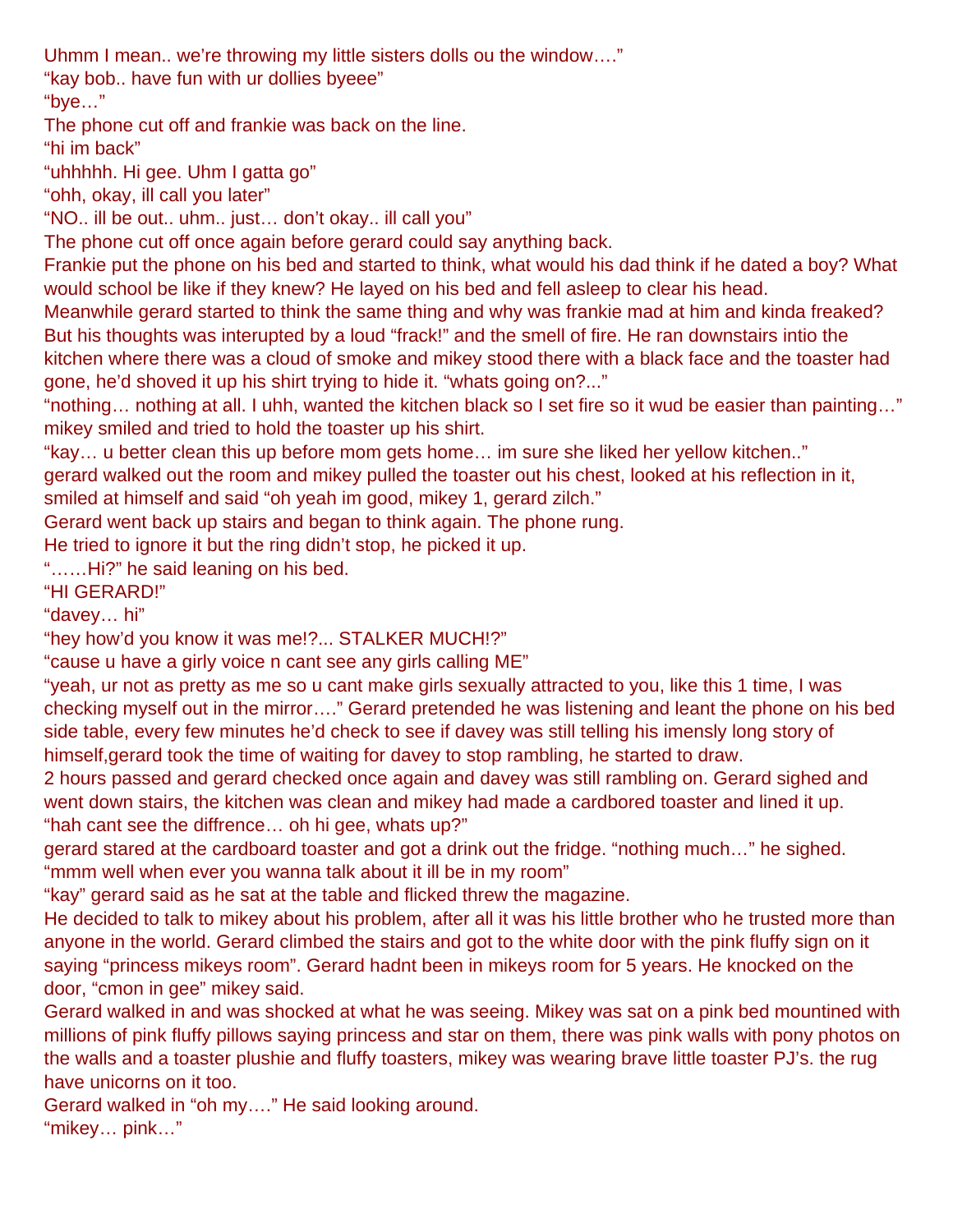"yes.. jeffree star wears pink and stuff n hes a guy, whats wrong with that" mikey said " AND MOM THINKS IM GAY! YOU'RE THE 1 WITH A ROOM THAT LOOKS LIKE THE INSIDE OF A CARE BEAR!"

"oh please… care bears are for kids and girly girls" mikey said writing in his diary about his love for toasters.

"well … what ever mikey.. I wanna talk to you… about frankie".

"was it about him leaving his underwear in my shoe?... cause bob betted him he wouldn't do it" "what? Noooo. And ewww. I mean, I think I love him, well I know I do I just dunno how to tell him" "WHAT!? Your not aloowed to love frankie!"

"whyyyyyyyyyy?"

"cause…. Oh.. uhm… I dunno… okay u can but its only cause I cant remember why"

"kayy…. But how do I tell him??!"

"ooo write him a luuuurrrvveee letter"

"mikey… where teenagers, where not 6 anymore"

"what ever, I tried to help but noooooooo u throw it back in my face"

Gerard got up and started loooking around the room while he was talking, he opened mikeys secret box and many photos of ray fell out"

"ray…. Why do u have pictures of ray?!"

"ohh… ray wants me to do a collage of him….naked…."

"im ganna go.."

gerard walked out and mikey continued to write in his diary.

Gerard went back to his room.

It had been anotherr few hours since davey was last rambling, davey picked up the phone again and davey was STILL talking about how amazing he is. Gerard laid the phone down again and got into bed and picked up his book. He started to read it but got tired and fell asleep, he woke up to mikey sat on him.

"AHHHHHHHHH!" he squealed knocking mikey off him.

"hhehe moring bro, time for breakfast"

"oh dear god, he said getting out his feet" mikey walked out the room and gerard heard a quiet voice coming from somewhere, he pciked up the phone to catch davey saying "…and that's how the dogs stripped me naked and licked me in places. Haha well anyway I gatta get ready for school, bye gerard!" and hung up.

Gerard stared at the phone and threw it onto his bed, got dressed and went downstairs.

Still avoiding his mom he imideatly asked her where his homework was so she coudlnt ask about the drawings.

"havent seen it love" she said laying a plate of syrpy pancakes down on the table in front of him. Mikey was eating toast and poptart sandwhiches.

"yummy yummy in my tummy ooo ahhh ooo ahhh" he sang as he munched on his sandwhichy thing. Gerard stared at him, ate his pancakes, grabbed his back pack and left. It was time for ANOTHER day at school.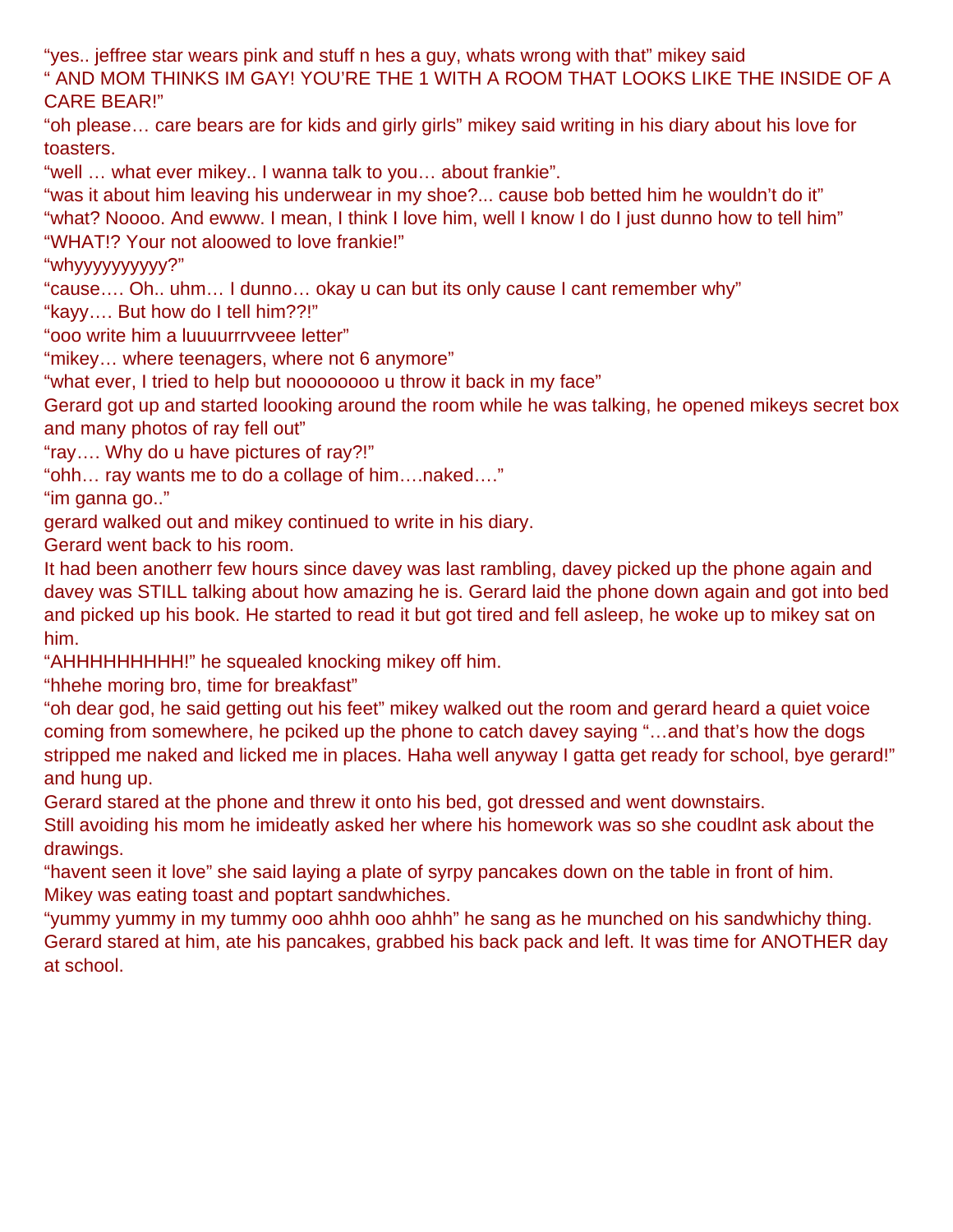## **3 - Frankies unhappy-ness**

<span id="page-7-0"></span>Gerard got on the school bus today, bob and frankie was sat there again.frankie was putting gum in cheerleaders hair and bob was spitting paper balls at the jocks. "hey guys" gerard said "hii geee!" bob said.

frankie didn't even notice gerard as he sat down and got his homework out.

The bus stopped again and rayl got on.

"hey"

"hiii ray!" they all said.

"hey guys" ray answered back

Frankie was now reading a sheet of paper he pulled from his pocket. Tears in his eyes he quickly pushed the paper back into his pocket and looked out the window. They evenutally arrvived at school where they piled off the bus and waited for the first lesson to begin.

Gerard and frankie had gym, davey, ray and jade had chemisty and mikey, hunter, adam and bob had french.

"avoir" mikey said as him bob hunter and adam left the group and walked to their class.

The gang waved.

"mmm well im ganna go, cmon jade, ray, time for chemisty" squeaked davey as they began to walk away.

Jade then said to davey "this time tie your hair back, unless you want it to get set on fire again".

Ray sighed. Just frankie and gerard was left. "so uhm… we better get to gym.." said gerard looking away and scratching his head. "kay.. " frank said who seemed really down.

They walked in silence to gym class. When they got there they got changed in the locker room and went into the gymnasium. Frankie was still quiet. Gerard had enough of this and decided to ask straight out what was wrong.

"frankies, whats up?" he said.

"…nothing why?" frankie replyed not looking at gees face.

"your being extreamly quiet, and its worrying me"

"gerard its nothing!"

"yes it is"

An argument broke out between them.

"frankie tell me!" gerard screamed

"no!"

"yes"

"no!"

"YESSS"

Frankie dog slapped gerard. "oh dear god! Im so so so sorry gee" he said as gerard rubbed his cheek. "s'ok" gee replyed.

The teacher came over after hearing all the girlish squeals.

"you two wanna stand out side for a little while, your disrupting the class" said miss with an angry face, Frankie and gerard walked out the door, frankie started crying.

"seriously frankie whats wrong…?" said gee insisting frankie tell him whats wrong.

"its… its…" started frank.

"its what…?"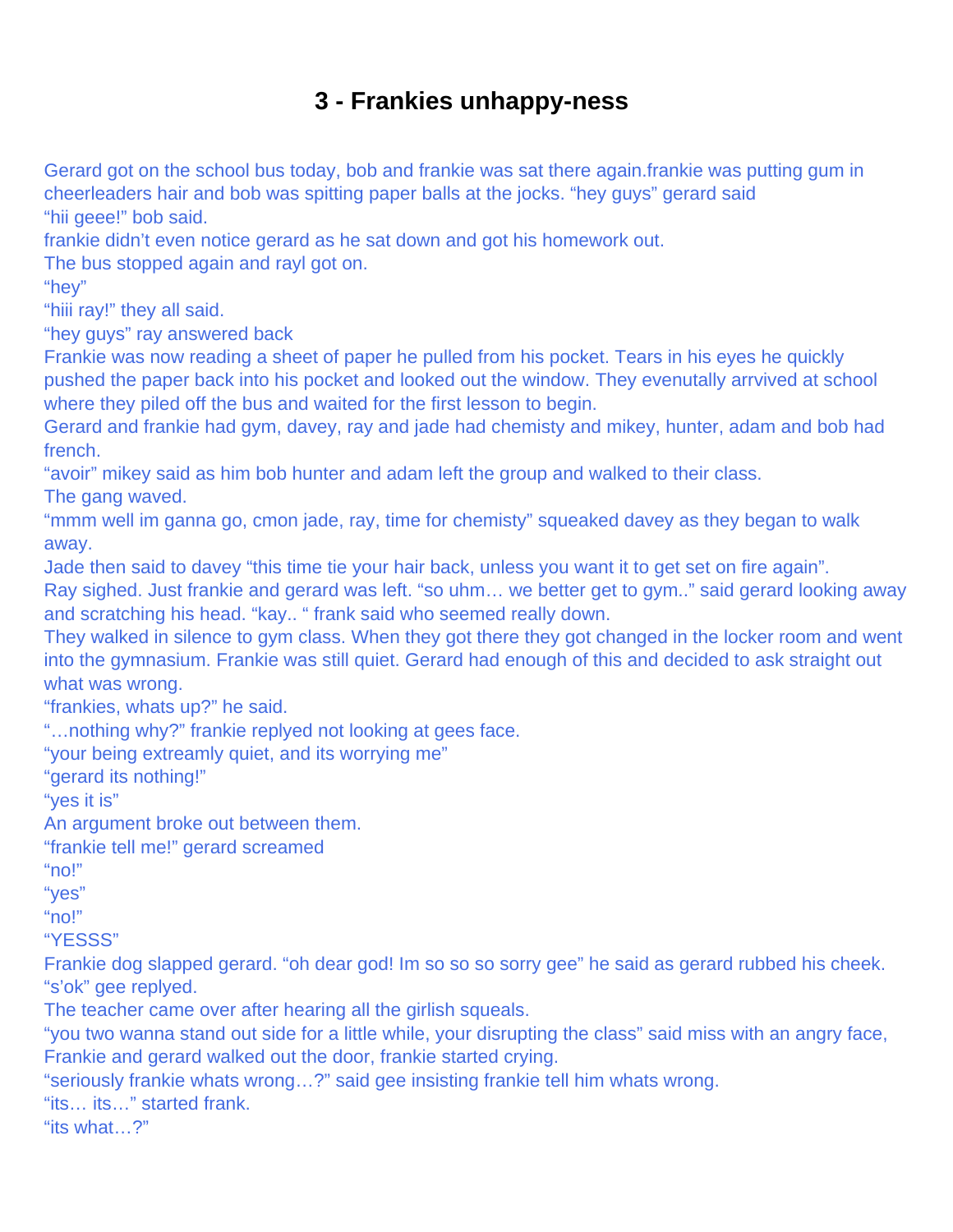"MY FISH!.... my mom told me he ran away! Waahhhh!!! He was my favortist fish and he ran away!!!!" cried frankie.

"oh…. Right…kay… it'll be… alright" said gerared patting frankies head looking confused to why he belived that his mom told him his fish ran away when they cant run….

"ill buy you a new fishy and it can be more specialer and not mean by…. Running away.."

"ooo ill call it gee after you!" squeaked a happy frankie.

Gerard tickeled frankies tummy and they both went back into class.

Meanwhile in chemisty. Davey was playing with the fire. "davey, put that down before you set fire to sum preps hair… actually, carry on waving it around" said ray.

Davey was dancing around with a lit match in his hand.

"its only a mattar of time before sum gets…" began jade when davey fell over and squealed as the teacher ran in circles on fire.

"….hurt" he sighed.

Davey got up and screamed. "DIDN'T EVEN HURT!"

"davey go… sit down" said the teach.

Davey sat down next to jade as the teacher rambeled on about bunny sex. Which davey giggled at everytime he said bunny. But while that was happening, in french mikey was being ambushed with paper balls. The teach walked in the class room and did a register. "mikey..?" he said

A quiet "here sir" came from a large pile of paper balls. Bob was laughing hysterically.

"right…" said the teach.

Half way threw the lesson mikey emerged from the mountin and squealed.

"OMG! I made it! I almost died!"

after the lessons were over of the day, the gang got on the school bus and went home.

It wasn't a very eventful day at school. When gerard and mikey finally got home they opened the door. "mom?" mikey shouted. "guess she isnt home…again"

"figures" said gerard to himself as he came in and read the new note.

"Gerard and micheal, be home late, see you later.

Mom. xxx"

"mikey what do you want for tea?"

"poptarts!"

"ahh cmon u had them yesterday!, do u insist of having toaster made meals every day!?"  $\mathbf{w}$ ... yes"

gerard sighed , threw his bag on table and went into his room.

He got changed and went straight back out again.

He went over to frankies and as he knocked on the door, he heard screams and a plate smash. A minute later frankie came to the door rolling down his sleeve, as gerard caught a glimpse of frankies arm covered in bruises.

"uhh….ready to go?" asked gerard, he wanted to say something but couldn't.

"yes, lets go buy fishys!" replyed frankie who was strangley preppy.

They both went to the pet store and was looking at all the animals. Frankie was petting the puppies and gerard was stroking the snakes. (wow that sounded weird). They were laughing at the weird looking fish, they both picked out pink fishes. After the pet store they went to the movies, it was turning into quite a date. They went and watched hostel. Frankie got creeped out and hugged gerard, and sum preps sat behind them threw popcorn at them and called them gay but they didn't care. Gerard leaned in for a kiss like in the nurses office, they made out for half the movie and left. After the movies they gots ice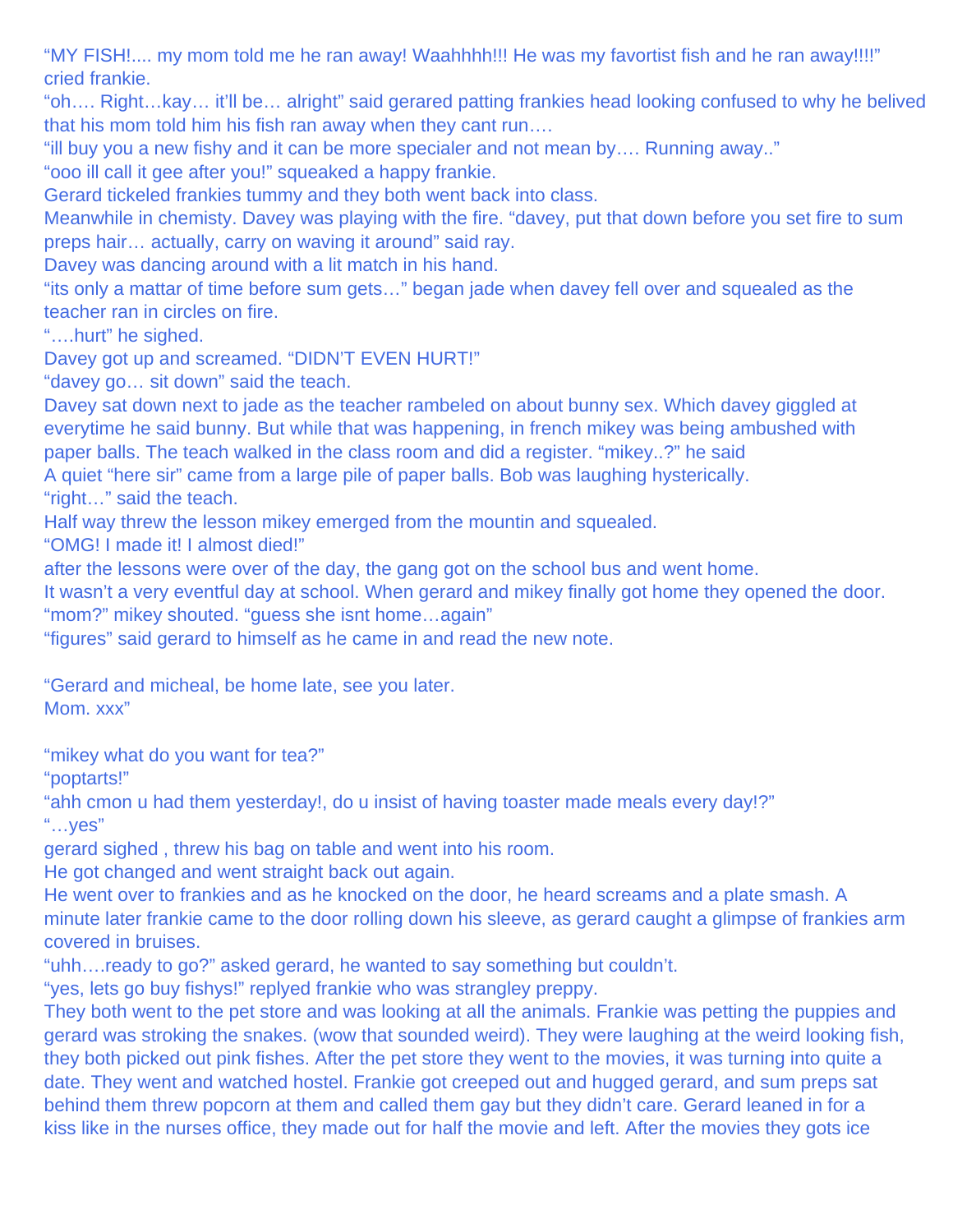cream and frankie put it on his nose and let gerard lick it off.

"well I gatta get home now gee , I have a curfue" said frankie

"okays, ill walk you home".

When they got to the door, gerard and frankie was about to kiss again but the door swung open and frankies dad was stood with an angry face.

"Frankie. Inside…. Now!... ur late." He shouted.

"yes sir… bye gee." Frankie said blowing gee a kiss.

"bye frankie!" said gerard as frankie ran inside.

Frankies dad then looked at gerard evily and walked inside slamming the door. As gerard walked up the drive he heard more shouts come from inside.

As soon as he got home he decided he shoudlnt call frankie incase something happened with his dad so he left it for the night and crawleled into bed and began to wonder why frankie has bruisies. And why his dad looked at him like that. He eventunally fell asleep and thought nothing more of it till morning.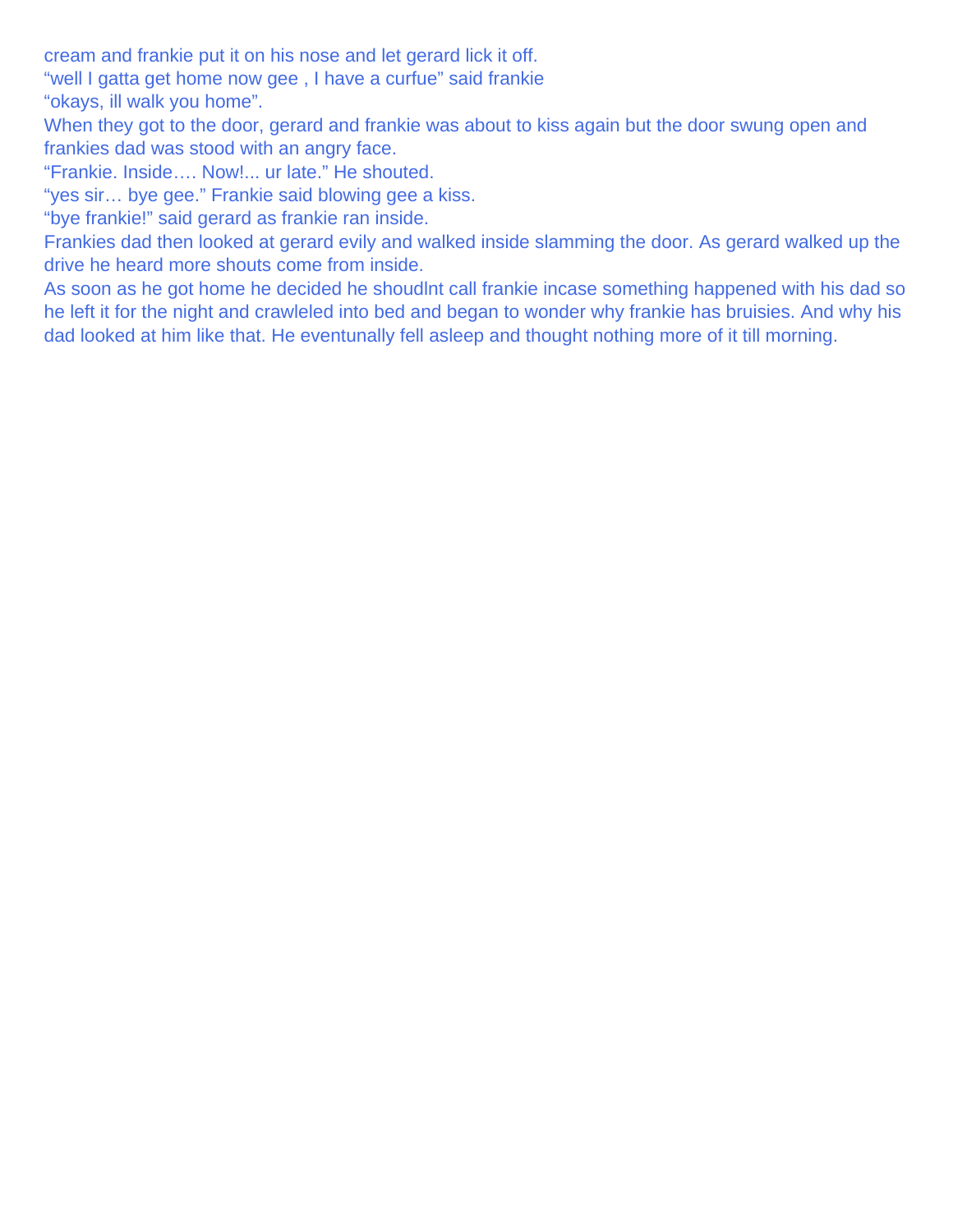# **4 - Hospital**

<span id="page-10-0"></span>Next day gerard woke up to mikey jumping on his bed. "ITS CHRISTMAS ITS CHRISTMAS!" he screamed.

"MIKEY! Get the hell off its fracking Wednesday! And its august!" gerard shouted hitting mikey with a pink shoe.

"fine!" pouted mikey who then ran off into the bathroom.

Gerard got dressed, did his make up like he did everymorning, he was a little early due to his annoying little brother so decided to watch TV with his breakfast. He'd forgotten all about frankie until a report came on the TV about child abuse. Gerard had a sinking feeling and deicded he'd ask frankie about them. When the school bus came. Gerard got on like he always did and looked at the back of the bus, bob was sat alone blowing bubbles that exploded and covered his face in blue gum. Gerard was weirded out cause frankie never missed a day of school with out calling him. He went straight to the back and spoke to bob, "hey wheres frankie?" he asked.

"Hes in hospital, broke 4 ribs last night" said bob peeling the exploded gum of his cheek.

"omg!? How?!" asked gee who was squeaking a lot.

"I dunno, his dad said he fell down the stairs again"

"omg I gatta go see him straight after school!"

"yeah.. you should.. oo hi ray!" said bob as ray got on.

"hey guys, is frankie alright?" ray asked

"dunno" gerard said.

When they got to school gerard didn't talk much. Davey ran up and was crying. "davey whats up?" jade asked as he came up from behind and cuddeled him.

"I was practising my chearleading last night… and I stepped on tourquise and killed him!!!!" cryed davey "whos torqoiuse?" asked ray

" my pet turtle" screamed davey who broke down onto jade.

"jeeze guys whats with all the death!?" shouted gerard

"OMG FRANKIES DEAD!?" squealed bob

"no but hes probley ganna" said ray.

"NO HES NOT!" gerard screamed.

After that they all did ANOTHER day at school, gerard was waiting in anticipation to get home and go to the hospital.

When he FINALLY did get home, his mom took him and mikey to go see frankie.

"we're looking for franklin iero" asked gees mom.

"are u family?" asked the nurse.

"no we're.." started mikey till gee butted in.

"im his boyfriend.." said gerard "what rooms he in?"

the nurse looked at him. "floor 5 room 666" she said.

Frankie and mikey went up in the elevator while gees mom waited in the reception.

"FRANKIE!" gerard squealed as he ran in the room and kissed frankies forehead and cuddeled him. "gee….?" He said faintly as he was still half dead.

"Awwwh pooor frankie wankie" said mikey carelessly smacking frankie in the ribs. Frankie cryed so gerard threw mikey out the room.

Mikey poked his head threw the side of the door while gerard and frankie was kissing again.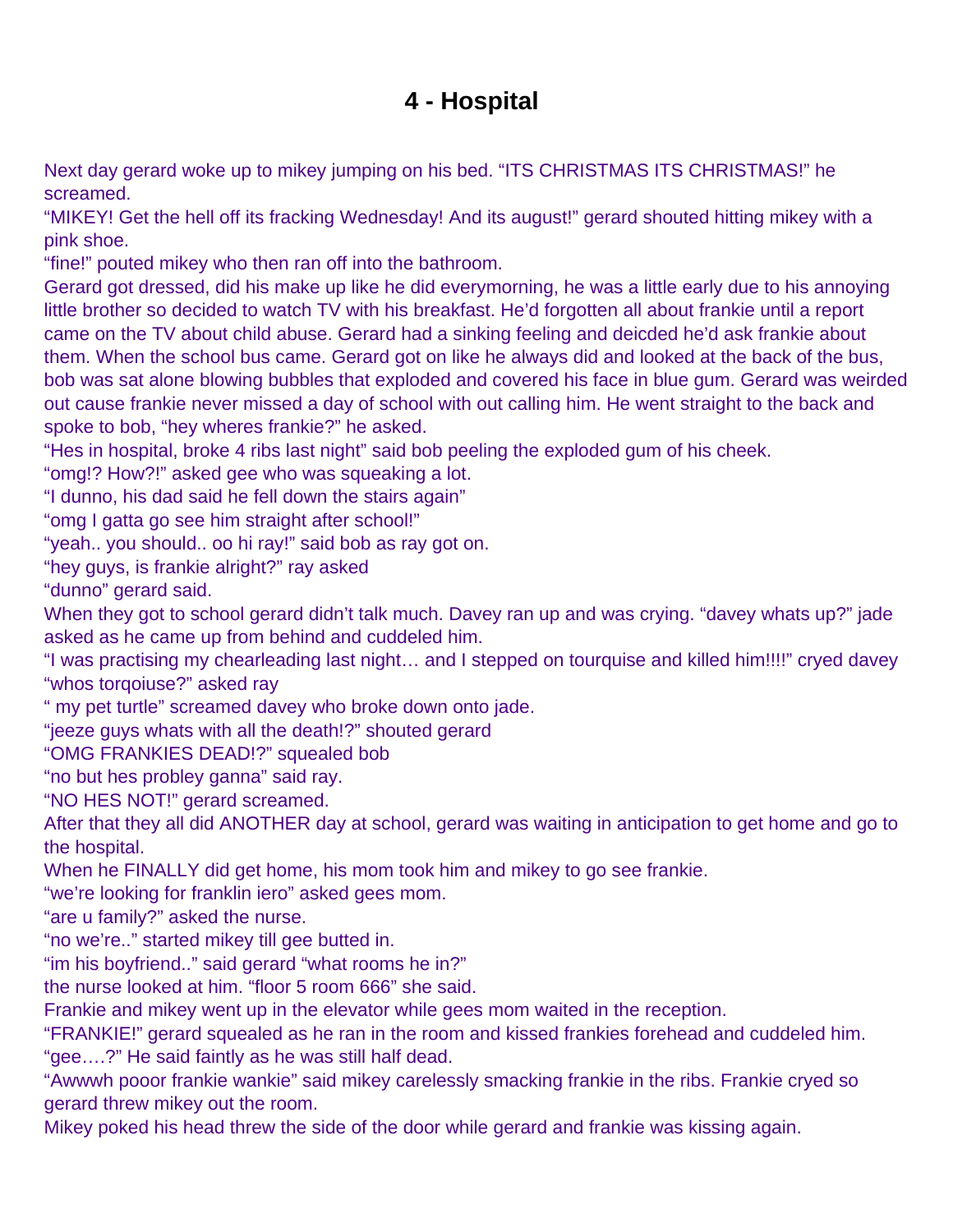#### "EWWWW GET A ROOM!"

They both sighed and began to talk.

"so what happened?" asked gerard.

"I … fell… downt he stairs.." frankie hesitated.

"oh..."gerard said not believe a word of what frankie said. " you want a drink or sumthing?" he asked "coke please" frankie whimpered.

Gerard touched frankies hand in a smoochy way and left the room. The hospital corridor was empty as gerard was at the vending machines, he was suddenly knocked off his feet.

He was laid on the floor and looked up at a large man that was frankies dad. Gerard whiped blood from his mouth.

"mr ireo…?" he sobbed.

"HOW DARE YOU MAKE MY 1 AND ONLY SON GAY!" he screamed as he picked gerard up by the neck and threw him across the corridor. Gerard laid on the floor trying to catch his breath, he got up and was punched in the face and stomache by frankies dad. Gerard got away. He ran down the corridor and got in the elevator before frankies dad could catch him. He looked at his arms. He new his mom would take ti too far so decided he would hide it. What just happened must have been out of rage and prbley would never happen again.

Gee straightened himself out and left the hospital with mikey and his mom as if nothing had happened. When gerard got home he decided that he shouldn't see frankie anymore. This was getting him AND frankie beaten up by his dad, it wasn't fair on frank, gee once again climbed into bed and thought of how he was ganna tell frankie he couldn't see him any more. Gerard cryed himself to sleep thinking of the happy times with frankie but all he could see was him getting thrown around the house by his dad. Gerard fell asleep and had messed up nightmares of frankie and his father. Tears rolled down his cheeks.